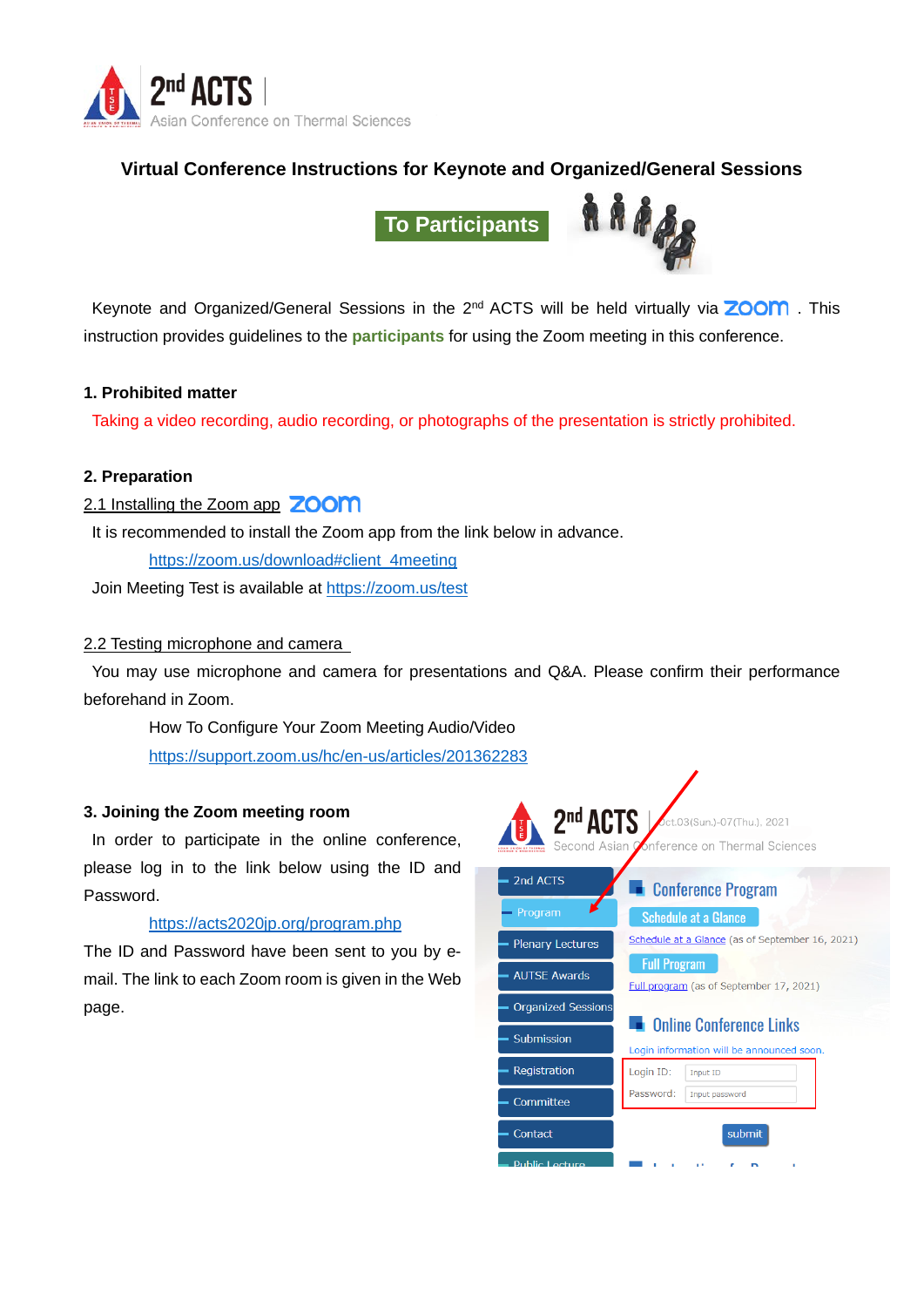

Please set your "screen name" in this format: Full Name (Affiliation). The "screen name" can be renamed after connecting to the meeting room as shown below.



Please make sure to always mute your microphone and deactivate your camera when you are not speaking. If not, the Host may deactivate your microphone and camera without your permission.



## **4. Q&A time**

During Q&A time, if you have a question and/or comment, please raise your hand as shown below rather than using Chat. After the permission by the chairperson, you may unmute your microphone and/or camera, and begin interacting with the speaker.



If you cannot find the Reactions icon, click on the More icon.